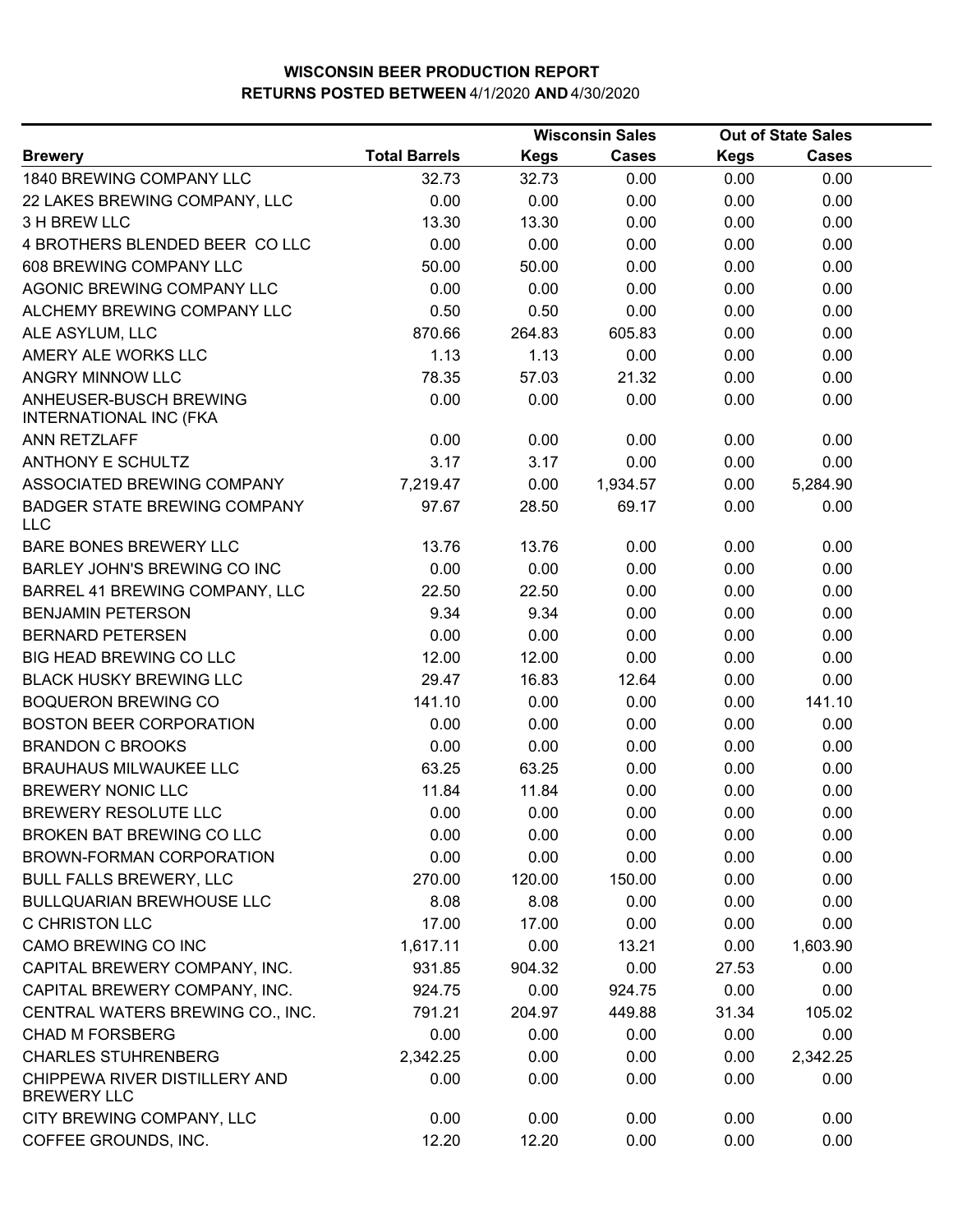|                                                    |                      | <b>Wisconsin Sales</b> |              | <b>Out of State Sales</b> |              |  |
|----------------------------------------------------|----------------------|------------------------|--------------|---------------------------|--------------|--|
| <b>Brewery</b>                                     | <b>Total Barrels</b> | <b>Kegs</b>            | <b>Cases</b> | <b>Kegs</b>               | <b>Cases</b> |  |
| CONCH CO. INC.                                     | 3.62                 | 3.62                   | 0.00         | 0.00                      | 0.00         |  |
| COPPER STATE BREWERY LLC                           | 111.00               | 111.00                 | 0.00         | 0.00                      | 0.00         |  |
| <b>CORVALE LLC</b>                                 | 3.00                 | 3.00                   | 0.00         | 0.00                      | 0.00         |  |
| DAIRYAIR, LLC                                      | 0.00                 | 0.00                   | 0.00         | 0.00                      | 0.00         |  |
| <b>DANA KAINZ</b>                                  | 0.00                 | 0.00                   | 0.00         | 0.00                      | 0.00         |  |
| DANIEL D SCHEY                                     | 15.00                | 15.00                  | 0.00         | 0.00                      | 0.00         |  |
| DANIEL E SCHULD                                    | 0.00                 | 0.00                   | 0.00         | 0.00                      | 0.00         |  |
| DAS VENTURES INC.                                  | 0.00                 | 0.00                   | 0.00         | 0.00                      | 0.00         |  |
| <b>DAVID A ANDERSON</b>                            | 2.00                 | 2.00                   | 0.00         | 0.00                      | 0.00         |  |
| <b>DAVID A KNUTH</b>                               | 31.00                | 31.00                  | 0.00         | 0.00                      | 0.00         |  |
| DEAD BIRD BREWING COMPANY                          | 0.00                 | 0.00                   | 0.00         | 0.00                      | 0.00         |  |
| DEAD BIRD BREWING COMPANY                          | 0.00                 | 0.00                   | 0.00         | 0.00                      | 0.00         |  |
| DELAFIELD BREWHAUS LLC                             | 30.10                | 30.10                  | 0.00         | 0.00                      | 0.00         |  |
| <b>DELTA BEER LLC</b>                              | 46.63                | 46.63                  | 0.00         | 0.00                      | 0.00         |  |
| <b>DENNIS E ERB</b>                                | 3.00                 | 3.00                   | 0.00         | 0.00                      | 0.00         |  |
| DIAGEO AMERICAS SUPPLY INC                         | 30,178.86            | 0.00                   | 0.00         | 0.00                      | 30,178.86    |  |
| DJ FEDDERLY MANAGEMENT<br><b>CONSULTANT LLC</b>    | 0.00                 | 0.00                   | 0.00         | 0.00                      | 0.00         |  |
| <b>DONALD R MAHAN</b>                              | 0.00                 | 0.00                   | 0.00         | 0.00                      | 0.00         |  |
| DOOR COUNTY BREWING CO LLC                         | 141.00               | 141.00                 | 0.00         | 0.00                      | 0.00         |  |
| DRIFTLESS BREWING COMPANY LLC                      | 10.10                | 10.10                  | 0.00         | 0.00                      | 0.00         |  |
| DRIFTLESS PURE LLC                                 | 5.26                 | 5.26                   | 0.00         | 0.00                      | 0.00         |  |
| DUBS BREW, LLC                                     | 3.50                 | 3.50                   | 0.00         | 0.00                      | 0.00         |  |
| DUESTERBECK'S BREWING COMPANY,<br><b>LLC</b>       | 12.00                | 12.00                  | 0.00         | 0.00                      | 0.00         |  |
| EAGLE TRACE BREWING COMPANY<br><b>LLC</b>          | 0.00                 | 0.00                   | 0.00         | 0.00                      | 0.00         |  |
| EAGLE TRACE BREWING COMPANY<br><b>LLC</b>          | 0.00                 | 0.00                   | 0.00         | 0.00                      | 0.00         |  |
| EAGLE TRACE BREWING COMPANY<br><b>LLC</b>          | 132.07               | 40.42                  | 91.65        | 0.00                      | 0.00         |  |
| <b>EAST TROY BREWERY CO</b>                        | 19.00                | 19.00                  | 0.00         | 0.00                      | 0.00         |  |
| <b>EGR LLC</b>                                     | 9.00                 | 9.00                   | 0.00         | 0.00                      | 0.00         |  |
| <b>EMPRIZE BREWING LLC</b>                         | 12.23                | 12.23                  | 0.00         | 0.00                      | 0.00         |  |
| ENLIGHTENED BREWING COMPANY<br>LLC.                | 0.00                 | 0.00                   | 0.00         | 0.00                      | 0.00         |  |
| ENLIGHTENED BREWING COMPANY<br>LLC.                | 0.00                 | 0.00                   | 0.00         | 0.00                      | 0.00         |  |
| <b>ESSER DISTRIBUTING CO INC</b>                   | 0.00                 | 0.00                   | 0.00         | 0.00                      | 0.00         |  |
| <b>FERMENTORIUM BEVERAGE</b><br><b>COMPANY LLC</b> | 24.58                | 3.25                   | 21.33        | 0.00                      | 0.00         |  |
| FFATS BREWING COMPANY, LLC                         | 5.00                 | 5.00                   | 0.00         | 0.00                      | 0.00         |  |
| FIFTH WARD BREWING COMPANY LLC                     | 52.80                | 52.80                  | 0.00         | 0.00                      | 0.00         |  |
| FIVE STAR BREWING CO INC.                          | 725.82               | 0.00                   | 13.21        | 0.00                      | 712.61       |  |
| FOX RIVER BREWING COMPANY II, LLC                  | 151.19               | 151.19                 | 0.00         | 0.00                      | 0.00         |  |
| FOX RIVER BREWING COMPANY, LLC                     | 46.03                | 46.03                  | 0.00         | 0.00                      | 0.00         |  |
| FOXTOWN-GBC, INC.                                  | 18.74                | 0.00                   | 18.74        | 0.00                      | 0.00         |  |
| <b>FRESAR INC</b>                                  | 0.29                 | 0.29                   | 0.00         | 0.00                      | 0.00         |  |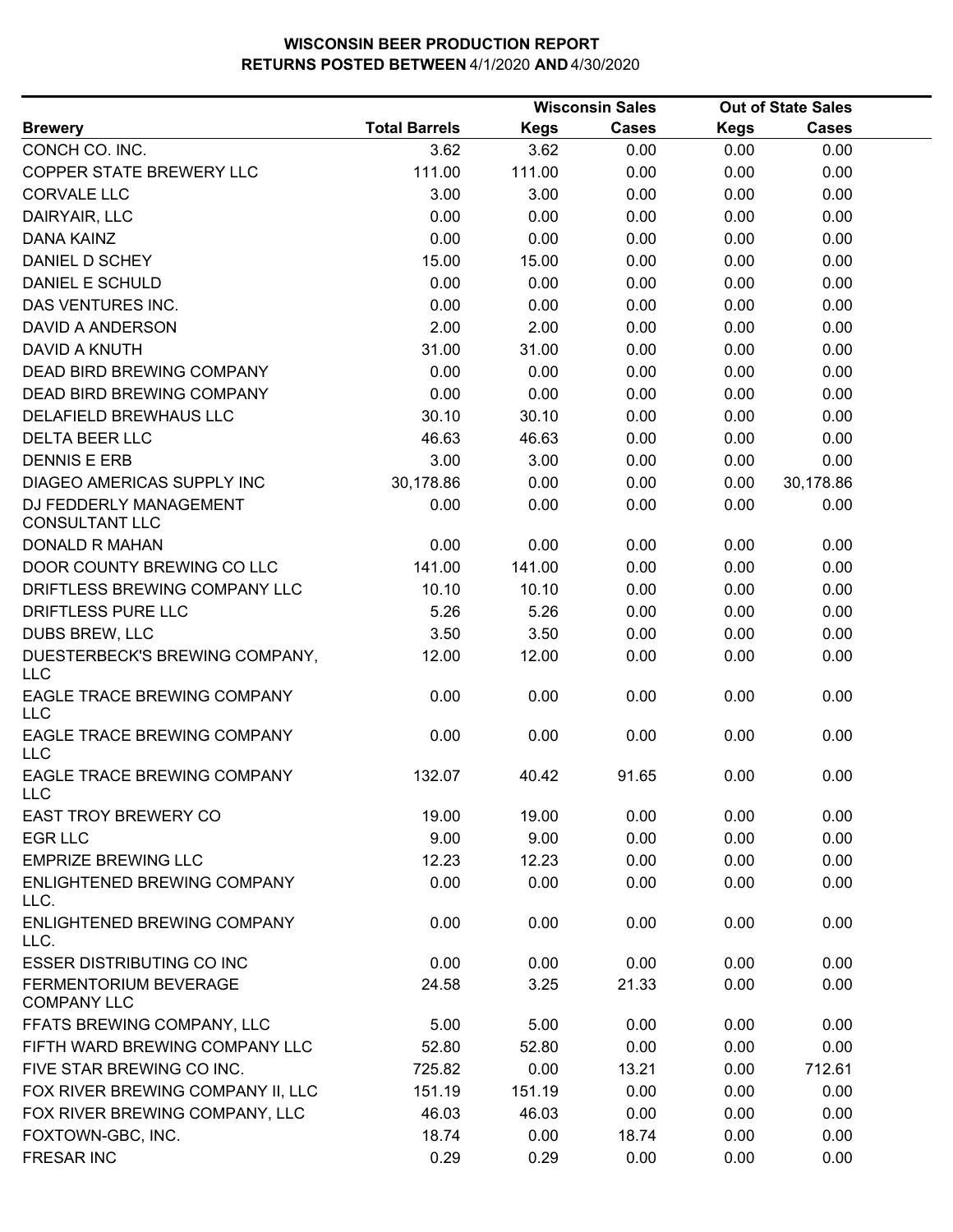|                                                      |                      | <b>Wisconsin Sales</b> |              |             | <b>Out of State Sales</b> |  |
|------------------------------------------------------|----------------------|------------------------|--------------|-------------|---------------------------|--|
| <b>Brewery</b>                                       | <b>Total Barrels</b> | <b>Kegs</b>            | <b>Cases</b> | <b>Kegs</b> | <b>Cases</b>              |  |
| <b>FULTON LLC</b>                                    | 24.37                | 10.00                  | 14.37        | 0.00        | 0.00                      |  |
| <b>G5 BREWING COMPANY LLC</b>                        | 18.00                | 18.00                  | 0.00         | 0.00        | 0.00                      |  |
| <b>GATHERING PLACE BREWING</b><br><b>COMPANY LLC</b> | 45.19                | 26.37                  | 18.82        | 0.00        | 0.00                      |  |
| GD3, LLC                                             | 88.97                | 88.97                  | 0.00         | 0.00        | 0.00                      |  |
| GD4, LLC                                             | 34.50                | 34.50                  | 0.00         | 0.00        | 0.00                      |  |
| <b>GIANT JONES BREWING LLC</b>                       | 16.92                | 9.97                   | 6.95         | 0.00        | 0.00                      |  |
| GJS SALES, INC.                                      | 0.00                 | 0.00                   | 0.00         | 0.00        | 0.00                      |  |
| <b>GOOD CITY BREWING LLC</b>                         | 0.00                 | 0.00                   | 0.00         | 0.00        | 0.00                      |  |
| <b>GOOD CITY BREWING LLC</b>                         | 208.53               | 112.17                 | 96.36        | 0.00        | 0.00                      |  |
| <b>GRAY BREWING CO.</b>                              | 59.68                | 41.83                  | 11.91        | 0.50        | 5.44                      |  |
| <b>GREEN BAY BREWING COMPANY</b>                     | 393.41               | 147.64                 | 245.77       | 0.00        | 0.00                      |  |
| <b>GREENVIEW BREWING LLC</b>                         | 24.10                | 11.00                  | 13.10        | 0.00        | 0.00                      |  |
| <b>GREGORY YORK</b>                                  | 21.30                | 21.30                  | 0.00         | 0.00        | 0.00                      |  |
| <b>GUY R LILJA</b>                                   | 0.00                 | 0.00                   | 0.00         | 0.00        | 0.00                      |  |
| HACIENDA BREWING CO., LLC                            | 51.00                | 51.00                  | 0.00         | 0.00        | 0.00                      |  |
| HEART OF THE NORTH BREWING CO                        | 3.50                 | 3.50                   | 0.00         | 0.00        | 0.00                      |  |
| HIGHHOLDER BREWING COMPANY,<br><b>LLC</b>            | 0.00                 | 0.00                   | 0.00         | 0.00        | 0.00                      |  |
| HILLSBORO BREWING COMPANY LLC                        | 56.32                | 34.33                  | 21.99        | 0.00        | 0.00                      |  |
| HOOPS OF DANE COUNTY, INC.                           | 0.00                 | 0.00                   | 0.00         | 0.00        | 0.00                      |  |
| HOOPS OF DANE COUNTY, INC.                           | 0.00                 | 0.00                   | 0.00         | 0.00        | 0.00                      |  |
| HOOPS OF DANE COUNTY, INC.                           | 0.00                 | 0.00                   | 0.00         | 0.00        | 0.00                      |  |
| HOP & BARREL BREWING COMPANY,<br><b>LLC</b>          | 69.48                | 13.83                  | 29.84        | 3.17        | 22.64                     |  |
| HOP HAUS BREWING COMPANY LLC                         | 19.00                | 19.00                  | 0.00         | 0.00        | 0.00                      |  |
| HOP HAUS BREWING COMPANY LLC                         | 0.00                 | 0.00                   | 0.00         | 0.00        | 0.00                      |  |
| HORNELL BREWING CO INC                               | 1,724.52             | 0.00                   | 0.05         | 0.00        | 1,724.47                  |  |
| INDEED BREWING COMPANY WI, LLC                       | 3.33                 | 3.33                   | 0.00         | 0.00        | 0.00                      |  |
| <b>INVENTORS BREWPUB LLC</b>                         | 4.71                 | 4.71                   | 0.00         | 0.00        | 0.00                      |  |
| <b>ISAAC SHOWAKI</b>                                 | 389.98               | 72.29                  | 317.69       | 0.00        | 0.00                      |  |
| JACQUELYN FORBES KEARNS                              | 37.00                | 37.00                  | 0.00         | 0.00        | 0.00                      |  |
| <b>JAMES METZ</b>                                    | 23.74                | 23.74                  | 0.00         | 0.00        | 0.00                      |  |
| <b>JEAN M LANE</b>                                   | 19.70                | 19.70                  | 0.00         | 0.00        | 0.00                      |  |
| <b>JEREMY BEACH</b>                                  | 15.50                | 15.50                  | 0.00         | 0.00        | 0.00                      |  |
| <b>JOHN JAGEMANN</b>                                 | 0.00                 | 0.00                   | 0.00         | 0.00        | 0.00                      |  |
| <b>JONATHAN CHRISTIANSEN</b>                         | 11.28                | 7.16                   | 4.12         | 0.00        | 0.00                      |  |
| KARBEN4 BREWING LLC                                  | 0.00                 | 0.00                   | 0.00         | 0.00        | 0.00                      |  |
| KATCHEVER & CO LLC                                   | 181.00               | 74.67                  | 106.33       | 0.00        | 0.00                      |  |
| KELLERMEISTER BEVERAGES, LLC                         | 33.20                | 19.08                  | 14.12        | 0.00        | 0.00                      |  |
| KOWALSKE BREWING LLC                                 | 10.00                | 10.00                  | 0.00         | 0.00        | 0.00                      |  |
| KOWALSKE BREWING LLC                                 | 0.00                 | 0.00                   | 0.00         | 0.00        | 0.00                      |  |
| KRIER FOODS, INC.                                    | 0.00                 | 0.00                   | 0.00         | 0.00        | 0.00                      |  |
| <b>LACROSSE BREWING LLC</b>                          | 0.00                 | 0.00                   | 0.00         | 0.00        | 0.00                      |  |
| LAKEFRONT BREWERY, INC.                              | 0.00                 | 0.00                   | 0.00         | 0.00        | 0.00                      |  |
| LAKEFRONT BREWERY, INC.                              | 2,528.05             | 439.68                 | 1,810.53     | 33.17       | 244.67                    |  |
| LAKEWALK BREWERY AND CAFE                            | 22.00                | 22.00                  | 0.00         | 0.00        | 0.00                      |  |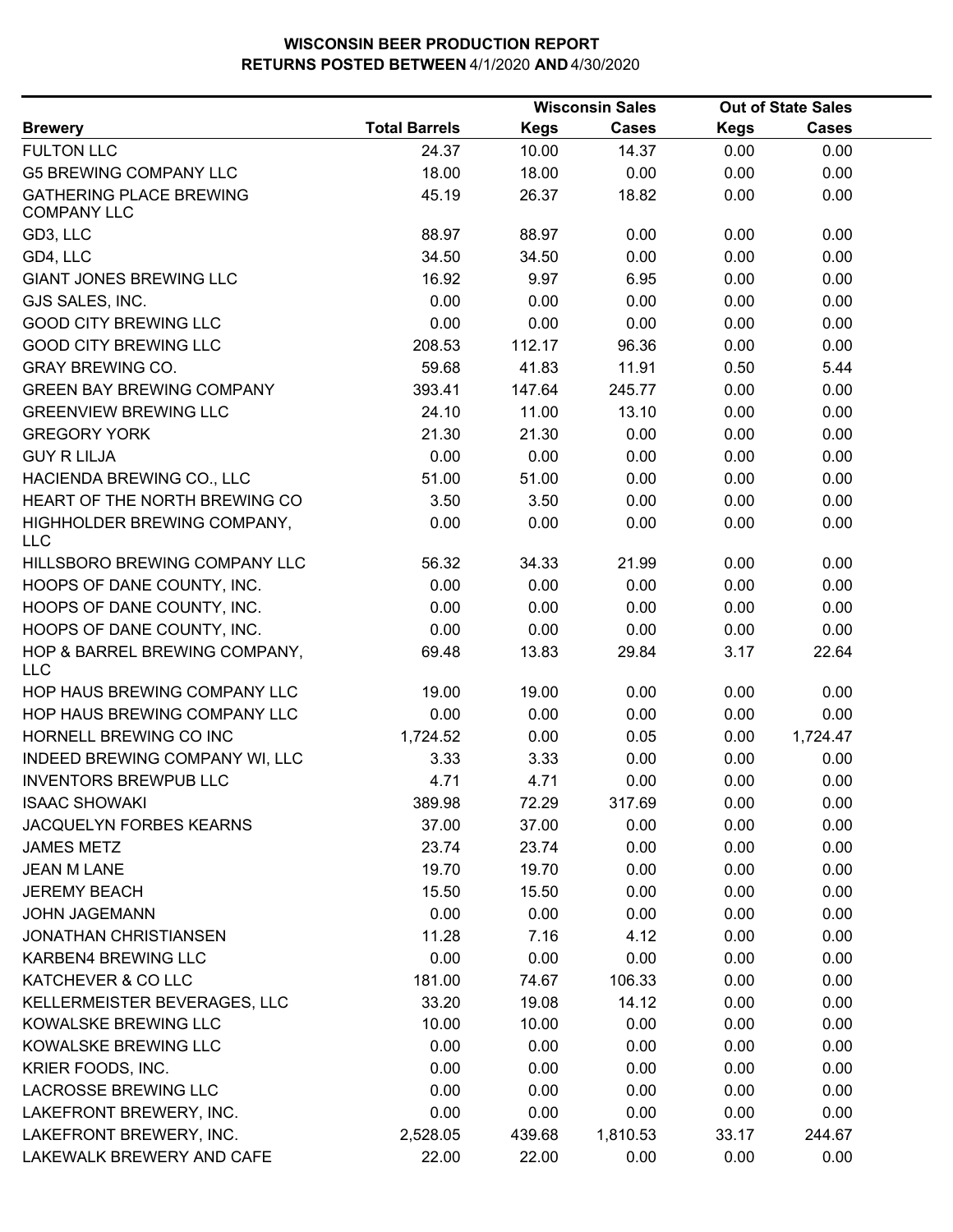|                                                        |                      |             | <b>Wisconsin Sales</b> |             | <b>Out of State Sales</b> |  |
|--------------------------------------------------------|----------------------|-------------|------------------------|-------------|---------------------------|--|
| <b>Brewery</b>                                         | <b>Total Barrels</b> | <b>Kegs</b> | <b>Cases</b>           | <b>Kegs</b> | <b>Cases</b>              |  |
| <b>COMPANY</b>                                         |                      |             |                        |             |                           |  |
| LAZY MONK BREWING LLC                                  | 31.83                | 12.60       | 19.23                  | 0.00        | 0.00                      |  |
| LEDGESTONE ESTATE LLC                                  | 3.83                 | 3.83        | 0.00                   | 0.00        | 0.00                      |  |
| LEFFEL ROOTS, LLC                                      | 0.00                 | 0.00        | 0.00                   | 0.00        | 0.00                      |  |
| <b>LEVI FUNK</b>                                       | 67.58                | 49.03       | 18.55                  | 0.00        | 0.00                      |  |
| LHM BREW PUB, LLC                                      | 6.25                 | 6.25        | 0.00                   | 0.00        | 0.00                      |  |
| LOOKING FOR GROUP BREWING<br><b>MADISON LLC</b>        | 10.17                | 10.17       | 0.00                   | 0.00        | 0.00                      |  |
| <b>LOST ISLAND WINE LLC</b>                            | 5.80                 | 5.80        | 0.00                   | 0.00        | 0.00                      |  |
| LUCETTE BREWING COMPANY LLC                            | 155.95               | 102.53      | 53.42                  | 0.00        | 0.00                      |  |
| LUCKYS 1313 BREW PUB INVESTOR<br><b>LLC</b>            | 8.20                 | 8.20        | 0.00                   | 0.00        | 0.00                      |  |
| LUCKYS 1313 BREW PUB INVESTOR<br><b>LLC</b>            | 0.00                 | 0.00        | 0.00                   | 0.00        | 0.00                      |  |
| LUCKYS 1313 BREW PUB INVESTOR<br><b>LLC</b>            | 0.00                 | 0.00        | 0.00                   | 0.00        | 0.00                      |  |
| MAG ENTERTAINMENT LLC                                  | 0.00                 | 0.00        | 0.00                   | 0.00        | 0.00                      |  |
| MARK ANTHONY BREWING INC                               | 159,072.75           | 0.00        | 24,084.89              | 0.00        | 134,987.86                |  |
| <b>MATTHEW J GEARY</b>                                 | 19.50                | 10.06       | 9.44                   | 0.00        | 0.00                      |  |
| <b>MATTHEW J GERDTS</b>                                | 6.00                 | 6.00        | 0.00                   | 0.00        | 0.00                      |  |
| <b>MATTHEW R SCHMIDT</b>                               | 37.00                | 37.00       | 0.00                   | 0.00        | 0.00                      |  |
| MCFLESHMAN'S BREWING CO., LLC.                         | 102.30               | 89.86       | 12.44                  | 0.00        | 0.00                      |  |
| MELMS BREWING COMPANY INC                              | 3.00                 | 3.00        | 0.00                   | 0.00        | 0.00                      |  |
| MICHAEL CHRISTENSON                                    | 0.00                 | 0.00        | 0.00                   | 0.00        | 0.00                      |  |
| MILWAUKEE BREWING COMPANY                              | 0.00                 | 0.00        | 0.00                   | 0.00        | 0.00                      |  |
| MILWAUKEE BREWING COMPANY                              | 0.00                 | 0.00        | 0.00                   | 0.00        | 0.00                      |  |
| MILWAUKEE BREWING COMPANY                              | 0.00                 | 0.00        | 0.00                   | 0.00        | 0.00                      |  |
| MINOCQUA BREWING CO INC                                | 25.00                | 25.00       | 0.00                   | 0.00        | 0.00                      |  |
| <b>MISSION BREWERY INC</b>                             | 0.00                 | 0.00        | 0.00                   | 0.00        | 0.00                      |  |
| MOBCRAFT BEER INC                                      | 117.13               | 49.24       | 53.21                  | 3.33        | 11.35                     |  |
| MODICUM BREWING LLC                                    | 12.18                | 9.50        | 2.68                   | 0.00        | 0.00                      |  |
| <b>MOLSON COORS BEVERAGE</b><br><b>COMPANY USA LLC</b> | 0.15                 | 0.00        | 0.15                   | 0.00        | 0.00                      |  |
| MOLSON COORS BEVERAGE<br><b>COMPANY USA LLC</b>        | 0.00                 | 0.00        | 0.00                   | 0.00        | 0.00                      |  |
| MOLSON COORS BEVERAGE<br><b>COMPANY USA LLC</b>        | 1,455.15             | 29.53       | 1,425.62               | 0.00        | 0.00                      |  |
| MOLSON COORS BEVERAGE<br><b>COMPANY USA LLC</b>        | 363,226.97           | 4,000.11    | 101,611.49             | 12,675.32   | 244,940.05                |  |
| MOLSON COORS USA LLC                                   | 0.00                 | 0.00        | 0.00                   | 0.00        | 0.00                      |  |
| MONTELLO BREWING COMPANY LLC                           | 6.00                 | 6.00        | 0.00                   | 0.00        | 0.00                      |  |
| MOOSEJAW PIZZA & BREWING CO LLC                        | 0.00                 | 0.00        | 0.00                   | 0.00        | 0.00                      |  |
| MOUNTAIN CREST SRL LLC                                 | 3,709.18             | 31.50       | 525.01                 | 0.00        | 3,152.67                  |  |
| MPJ MANAGEMENT, LLC                                    | 0.00                 | 0.00        | 0.00                   | 0.00        | 0.00                      |  |
| NATHAN R WARNKE                                        | 14.15                | 14.15       | 0.00                   | 0.00        | 0.00                      |  |
| <b>NEW BARONS BREWING</b><br><b>COOPERATIVE</b>        | 14.30                | 4.33        | 9.97                   | 0.00        | 0.00                      |  |
| NEW GLARUS BREWING COMPANY                             | 14,435.19            | 3,259.00    | 11,176.19              | 0.00        | 0.00                      |  |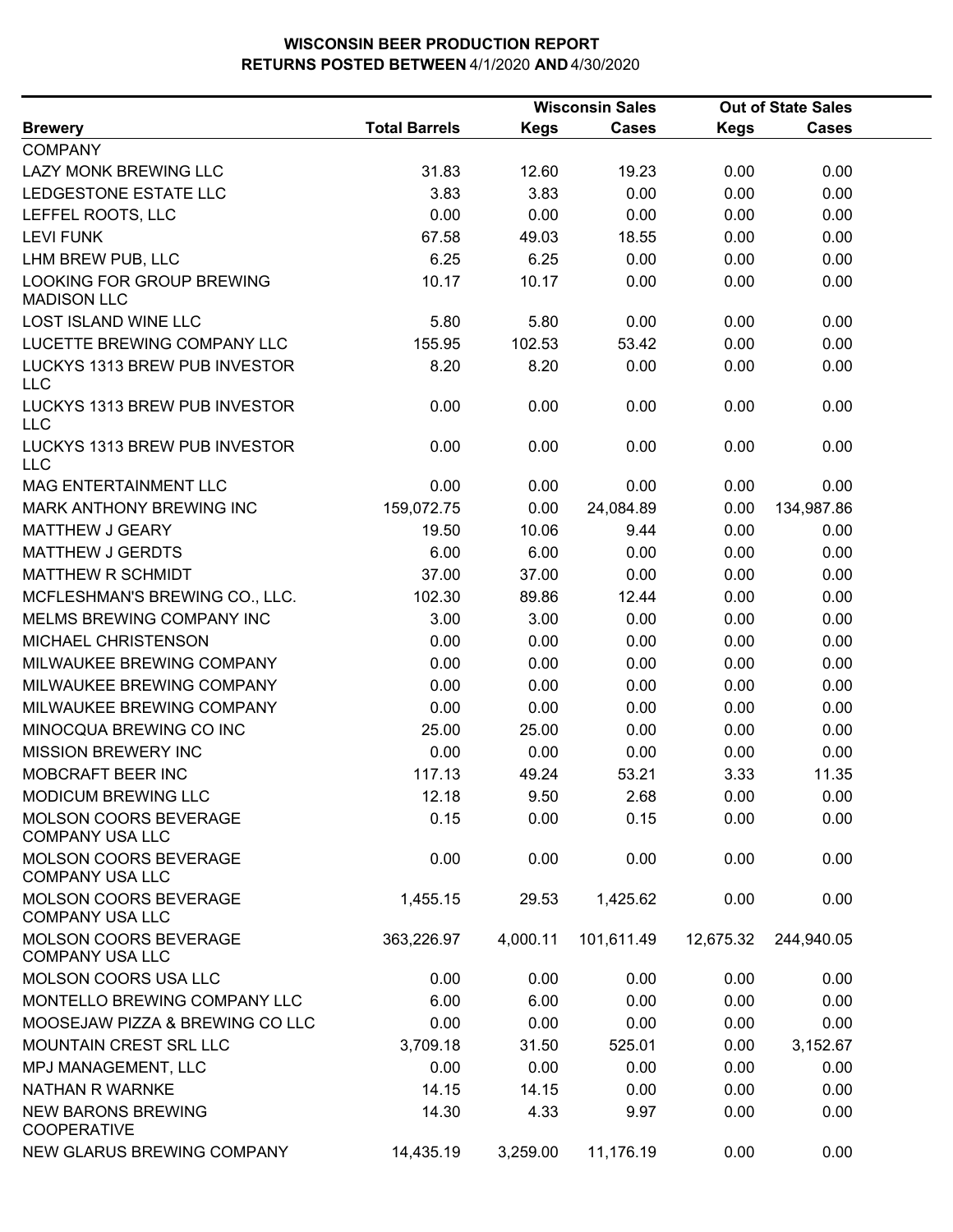|                                                        |                      |             | <b>Wisconsin Sales</b> |             | <b>Out of State Sales</b> |  |
|--------------------------------------------------------|----------------------|-------------|------------------------|-------------|---------------------------|--|
| <b>Brewery</b>                                         | <b>Total Barrels</b> | <b>Kegs</b> | Cases                  | <b>Kegs</b> | <b>Cases</b>              |  |
| NEW GLARUS BREWING COMPANY                             | 384.88               | 42.25       | 342.63                 | 0.00        | 0.00                      |  |
| NEW MERIDIAN BEER, LLC                                 | 22.55                | 22.55       | 0.00                   | 0.00        | 0.00                      |  |
| NICHOLAS CALAWAY                                       | 104.45               | 73.43       | 31.02                  | 0.00        | 0.00                      |  |
| NOBLE ROOTS BREWING COMPANY,<br><b>LLC</b>             | 23.84                | 23.84       | 0.00                   | 0.00        | 0.00                      |  |
| NORTHWOODS BREWING CORP LLC                            | 6.50                 | 6.50        | 0.00                   | 0.00        | 0.00                      |  |
| OFF-KILTER BREWING INC                                 | 1.36                 | 1.00        | 0.36                   | 0.00        | 0.00                      |  |
| OLD ABE BREWING LLC                                    | 12.00                | 12.00       | 0.00                   | 0.00        | 0.00                      |  |
| <b>OLIPHANT BREWING LLC</b>                            | 71.19                | 42.10       | 0.00                   | 29.09       | 0.00                      |  |
| OMBIBULOUS BREWING COMPANY,<br><b>LLC</b>              | 7.00                 | 7.00        | 0.00                   | 0.00        | 0.00                      |  |
| O'SO BREWING COMPANY                                   | 251.53               | 0.00        | 251.53                 | 0.00        | 0.00                      |  |
| PABST BREWING COMPANY, LLC                             | 5,114.85             | 0.00        | 0.00                   | 0.00        | 5,114.85                  |  |
| PABST HOLDINGS LLC                                     | 31.30                | 31.30       | 0.00                   | 0.00        | 0.00                      |  |
| PARCHED EAGLE BREWPUB LLC                              | 7.26                 | 7.26        | 0.00                   | 0.00        | 0.00                      |  |
| PATRICK MC INTOSH                                      | 0.00                 | 0.00        | 0.00                   | 0.00        | 0.00                      |  |
| PETER H GENTRY                                         | 196.95               | 91.20       | 105.75                 | 0.00        | 0.00                      |  |
| PETER H GENTRY                                         | 4.00                 | 4.00        | 0.00                   | 0.00        | 0.00                      |  |
| PETER PETERSON                                         | 2.00                 | 2.00        | 0.00                   | 0.00        | 0.00                      |  |
| PIGEON RIVER BREWING LLC                               | 0.00                 | 0.00        | 0.00                   | 0.00        | 0.00                      |  |
| PITCHFORK BREWING LLC                                  | 35.00                | 35.00       | 0.00                   | 0.00        | 0.00                      |  |
| PLYMOUTH BREWING COMPANY LLC                           | 16.86                | 16.86       | 0.00                   | 0.00        | 0.00                      |  |
| PORT HURON BREWING COMPANY,<br><b>LLC</b>              | 0.00                 | 0.00        | 0.00                   | 0.00        | 0.00                      |  |
| POTOSI BREWING COMPANY                                 | 486.30               | 84.50       | 146.40                 | 47.80       | 207.60                    |  |
| RACINE BREWING COMPANY                                 | 17.00                | 17.00       | 0.00                   | 0.00        | 0.00                      |  |
| RAIL HOUSE PROPERTIES LLC                              | 17.60                | 17.60       | 0.00                   | 0.00        | 0.00                      |  |
| RAISED GRAIN BREWING COMPANY<br>LLC                    | 494.26               | 154.00      | 340.26                 | 0.00        | 0.00                      |  |
| <b>RANDOLPH OSKEY</b>                                  | 13.39                | 13.39       | 0.00                   | 0.00        | 0.00                      |  |
| RANDYS FUNHUNTERS BREWERY INC                          | 12.00                | 12.00       | 0.00                   | 0.00        | 0.00                      |  |
| <b>REBELLION BREWING HOLDING</b><br><b>COMPANY INC</b> | 16.27                | 16.27       | 0.00                   | 0.00        | 0.00                      |  |
| RED EYE BREWING COMPANY LLC                            | 8.40                 | 8.40        | 0.00                   | 0.00        | 0.00                      |  |
| REGAL BRAU BREWING COMPANY LLC                         | 932.06               | 0.00        | 26.08                  | 0.00        | 905.98                    |  |
| REVOLVER BREWING LLC                                   | 0.00                 | 0.00        | 0.00                   | 0.00        | 0.00                      |  |
| RHINELANDER BREWING CO LLC                             | 19.73                | 7.64        | 12.09                  | 0.00        | 0.00                      |  |
| RHINELANDER BREWING CO LLC                             | 4,999.72             | 2.25        | 86.21                  | 0.00        | 4,911.26                  |  |
| <b>RICHARD JOSEPH</b>                                  | 0.00                 | 0.00        | 0.00                   | 0.00        | 0.00                      |  |
| RICHARD JOSEPH                                         | 0.00                 | 0.00        | 0.00                   | 0.00        | 0.00                      |  |
| RICHARD JOSEPH                                         | 0.00                 | 0.00        | 0.00                   | 0.00        | 0.00                      |  |
| <b>RICHARD R TUESCHER</b>                              | 0.00                 | 0.00        | 0.00                   | 0.00        | 0.00                      |  |
| <b>RIGHT BAUER LLC</b>                                 | 5.25                 | 5.25        | 0.00                   | 0.00        | 0.00                      |  |
| <b>ROBERT A LARSON</b>                                 | 79.66                | 33.50       | 40.28                  | 0.00        | 5.88                      |  |
| ROCK COUNTY BREWING COMPANY<br><b>LLC</b>              | 34.77                | 0.00        | 34.77                  | 0.00        | 0.00                      |  |
| ROCK'N BEER LLC                                        | 4.00                 | 4.00        | 0.00                   | 0.00        | 0.00                      |  |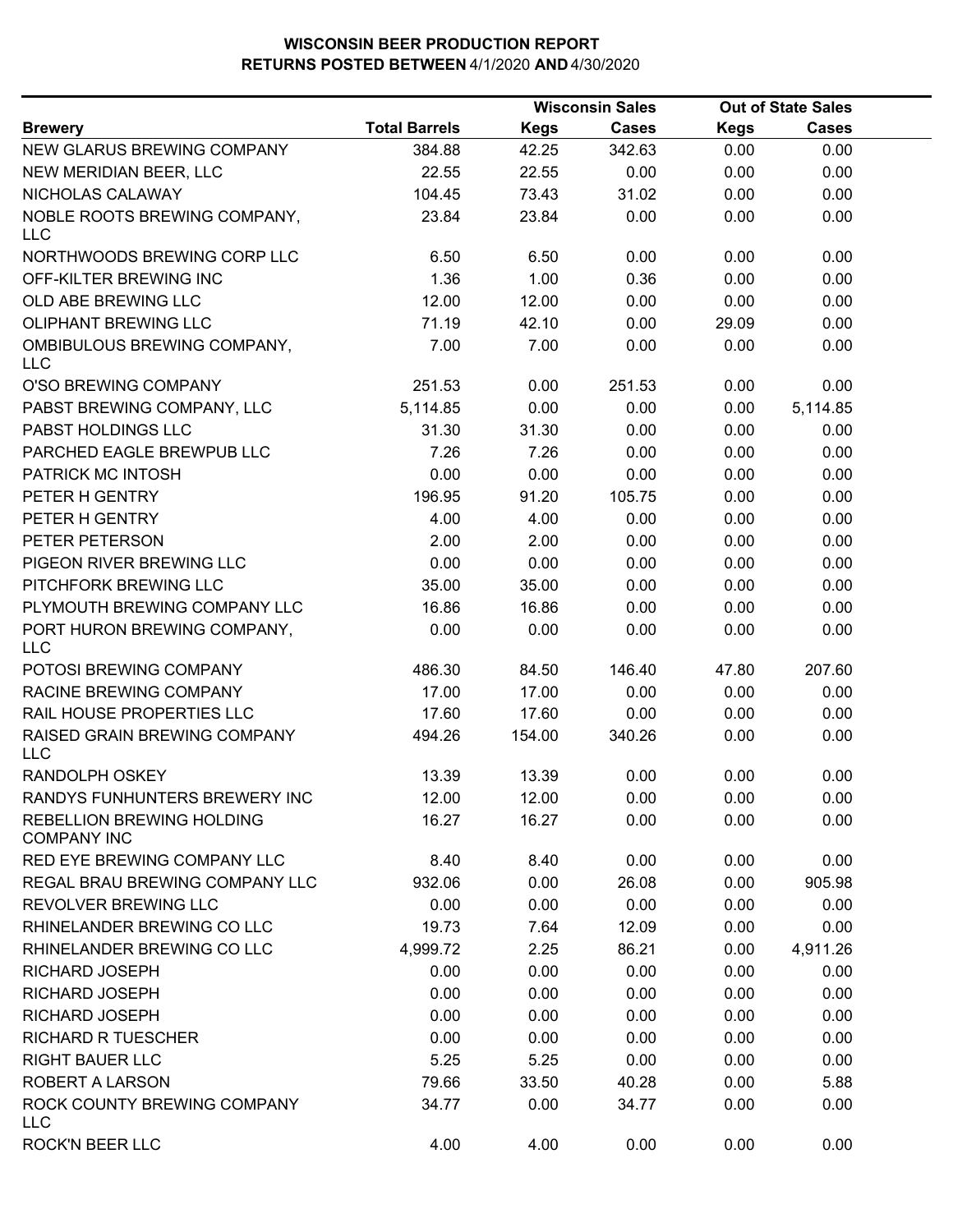|                                                        |                      |             | <b>Wisconsin Sales</b> |             | <b>Out of State Sales</b> |  |
|--------------------------------------------------------|----------------------|-------------|------------------------|-------------|---------------------------|--|
| <b>Brewery</b>                                         | <b>Total Barrels</b> | <b>Kegs</b> | <b>Cases</b>           | <b>Kegs</b> | Cases                     |  |
| ROCKY REEF BREWING COMPANY                             | 6.76                 | 6.76        | 0.00                   | 0.00        | 0.00                      |  |
| <b>ROGER HILLESTAD</b>                                 | 5.55                 | 5.55        | 0.00                   | 0.00        | 0.00                      |  |
| <b>ROSS M NELSON</b>                                   | 0.00                 | 0.00        | 0.00                   | 0.00        | 0.00                      |  |
| ROUND MAN BREWING CO., LLC                             | 20.00                | 20.00       | 0.00                   | 0.00        | 0.00                      |  |
| ROWLAND'S CALUMET BREWING CO.,<br>INC.                 | 4.00                 | 4.00        | 0.00                   | 0.00        | 0.00                      |  |
| ROWLAND'S CALUMET BREWING CO.,<br>INC.                 | 0.00                 | 0.00        | 0.00                   | 0.00        | 0.00                      |  |
| RUSH RIVER BREWING LLC                                 | 178.55               | 42.93       | 55.69                  | 35.00       | 44.93                     |  |
| SAHALE ALE WORKS, LLC                                  | 15.90                | 15.90       | 0.00                   | 0.00        | 0.00                      |  |
| SAND CREEK BREWING CO LLC                              | 0.00                 | 0.00        | 0.00                   | 0.00        | 0.00                      |  |
| SAWMILL BREWING CO INC                                 | 38.70                | 38.70       | 0.00                   | 0.00        | 0.00                      |  |
| SAWMILL LOGGER ENTERPRISES LLC                         | 0.00                 | 0.00        | 0.00                   | 0.00        | 0.00                      |  |
| SHB HOLDINGS LLC                                       | 6.90                 | 6.90        | 0.00                   | 0.00        | 0.00                      |  |
| SLEEMAN BREWING COMPANY USA<br><b>INC</b>              | 6,056.06             | 19.97       | 78.74                  | $-19.97$    | 5,977.32                  |  |
| SOME NERVE BREWING COMPANY LLC                         | 0.00                 | 0.00        | 0.00                   | 0.00        | 0.00                      |  |
| SONNY'S PIZZERIA, LLC                                  | 0.00                 | 0.00        | 0.00                   | 0.00        | 0.00                      |  |
| <b>SPB LLC</b>                                         | 2,010.43             | 304.00      | 816.18                 | 193.50      | 696.75                    |  |
| SPRECHER BREWING COMPANY, LLC                          | 515.80               | 155.08      | 321.22                 | 12.00       | 27.50                     |  |
| STARBOARD BREWING COMPANY LLC                          | 8.00                 | 8.00        | 0.00                   | 0.00        | 0.00                      |  |
| STEELHEAD ALEWORKS LLC                                 | 92.00                | 92.00       | 0.00                   | 0.00        | 0.00                      |  |
| <b>STEPHEN B ZINK</b>                                  | 0.00                 | 0.00        | 0.00                   | 0.00        | 0.00                      |  |
| STILLMANK BREWING COMPANY                              | 127.62               | 56.93       | 70.69                  | 0.00        | 0.00                      |  |
| STONE ARCH BREWPUB INC.                                | 96.36                | 96.36       | 0.00                   | 0.00        | 0.00                      |  |
| STUBBORN BROTHERS BREWERY LLC                          | 26.42                | 26.42       | 0.00                   | 0.00        | 0.00                      |  |
| SWITCHGEAR BREWING COMPANY<br><b>LLC</b>               | 10.80                | 10.80       | 0.00                   | 0.00        | 0.00                      |  |
| <b>TERRAPIN BEER COMPANY LLC</b>                       | 0.00                 | 0.00        | 0.00                   | 0.00        | 0.00                      |  |
| THE EAU CLAIRE BREWING PROJECT<br><b>LLC</b>           | 444.60               | 109.38      | 335.22                 | 0.00        | 0.00                      |  |
| THE EXPLORIUM BREWPUB LLC                              | 59.00                | 59.00       | 0.00                   | 0.00        | 0.00                      |  |
| THE GD 2, LLC                                          | 36.32                | 36.32       | 0.00                   | 0.00        | 0.00                      |  |
| THE GREAT DANE PUB AND BREWING<br>COMPANY, INC.        | 124.87               | 124.87      | 0.00                   | 0.00        | 0.00                      |  |
| THE LONE GIRL BREWING COMPANY -<br><b>WAUNAKEE LLC</b> | 29.25                | 29.25       | 0.00                   | 0.00        | 0.00                      |  |
| THE MCKENZIE RIVER CORPORATION                         | 0.00                 | 0.00        | 0.00                   | 0.00        | 0.00                      |  |
| THIRD SPACE BREWING LLC                                | 819.29               | 188.83      | 630.46                 | 0.00        | 0.00                      |  |
| THUMB KNUCKLE BREWING COMPANY                          | 32.84                | 32.84       | 0.00                   | 0.00        | 0.00                      |  |
| <b>TIMOTHY DUERST</b>                                  | 9.00                 | 9.00        | 0.00                   | 0.00        | 0.00                      |  |
| <b>TIMOTHY M NELSON</b>                                | 237.00               | 237.00      | 0.00                   | 0.00        | 0.00                      |  |
| TITLETOWN BREWING CO LLC                               | 529.40               | 327.35      | 202.05                 | 0.00        | 0.00                      |  |
| <b>TOPPLING GOLIATH INC</b>                            | 0.00                 | 0.00        | 0.00                   | 0.00        | 0.00                      |  |
| TRIBUTE BREWING COMPANY LLC                            | 33.58                | 14.04       | 19.54                  | 0.00        | 0.00                      |  |
| TURTLE STACK BREWERY, LLC                              | 21.50                | 21.50       | 0.00                   | 0.00        | 0.00                      |  |
| TWELVE5 BEVERAGE CO., LLC                              | 5,097.00             | 5,097.00    | 0.00                   | 0.00        | 0.00                      |  |